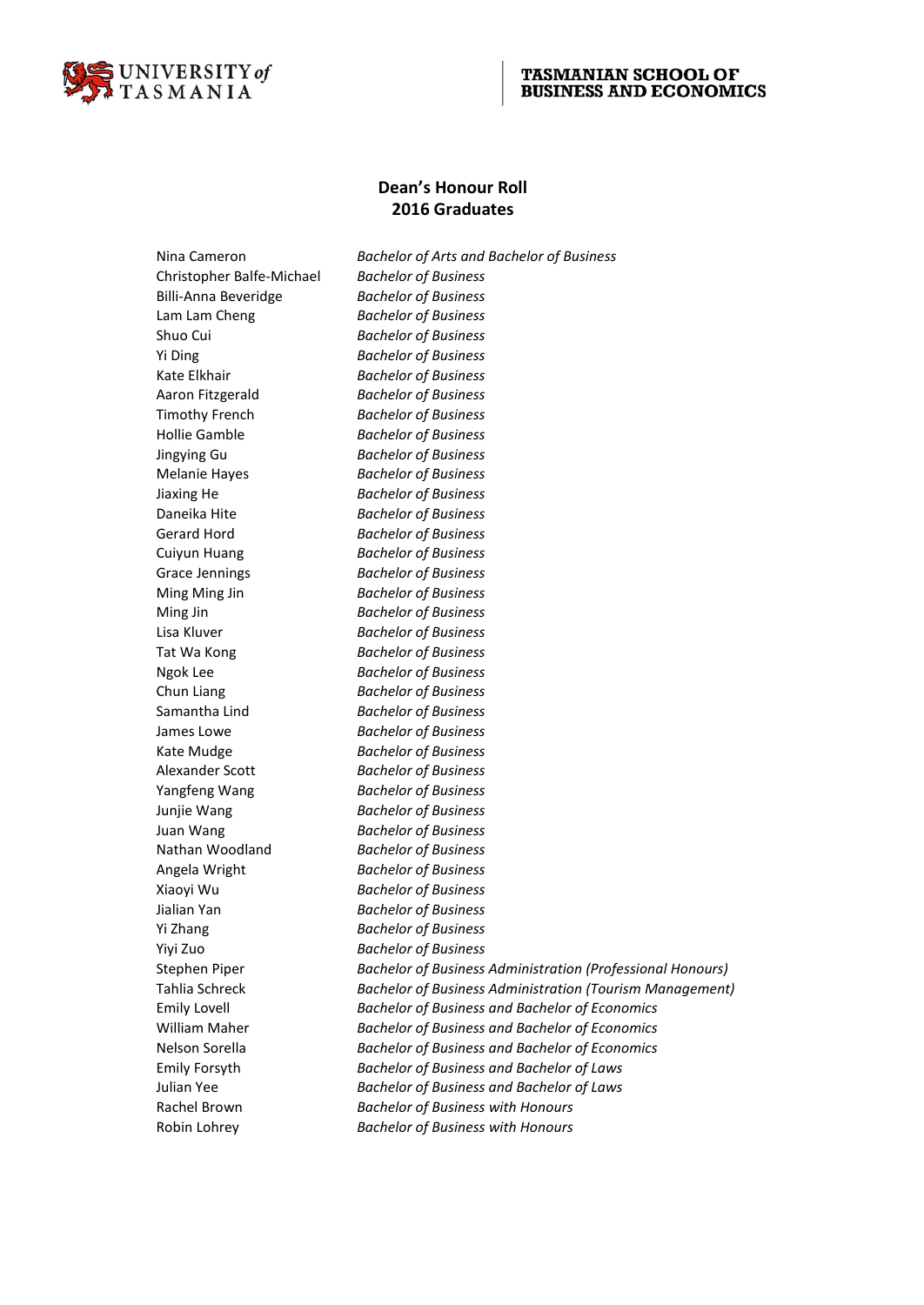

## **TASMANIAN SCHOOL OF BUSINESS AND ECONOMICS**

Thomas Bilson *Bachelor of Economics* Kyle Dolbel *Bachelor of Economics* Caitlin Chivers *Bachelor of Economics and Bachelor of Laws* Mark Tocock *Bachelor of Economics with Honours* Robert Scott *Bachelor of Engineering and Master of Business Administration* George Vafakos *Bachelor of Engineering and Master of Business Administration* Kim Jobburn *Graduate Diploma of Business Administration* Lisel Allen *Master of Business* Jason Purdie *Master of Business* Heath Baker *Master of Business Administration* Elizabeth Gray *Master of Business Administration* Killian Halpin *Master of Business Administration* Jarred Moore *Master of Business Administration* Paul Reid *Master of Business Administration* Dean Williams *Master of Business Administration* Madeleine Skerritt *Master of Business Administration (Agricultural Innovation)* Charles Spencer *Master of Business Administration (Agricultural Innovation)* Deborah Holman *Master of Business Administration (Health Management)* Gina Skuza *Master of Business Administration (Health Management)* Sze Ong *Master of Business Administration (Information Systems)* Rachel Chong *Master of Business Administration (Professional Accounting)* Sonam Kaur *Master of Business Administration (Professional Accounting)* Neha Sharma *Master of Business Administration (Professional Accounting)* Xiaojing Zhou *Master of Business Administration (Professional Accounting)* Stephen Piper *Master of Business Administration (Regional Innovation)* Michael Patterson *Master of Finance* Sunil Adusumilli *Master of Health Service Management* Selvana Awad *Master of Health Service Management* Edward Benecke *Master of Health Service Management* Christopher Chircop *Master of Health Service Management* Kirrily Cloak *Master of Health Service Management* Brooke Dailey *Master of Health Service Management* Amelia Dunn *Master of Health Service Management* Jane Ferguson *Master of Health Service Management* Renee Fortunato *Master of Health Service Management* Francesca Grace *Master of Health Service Management* Anna McNarn *Master of Health Service Management* Jill Mutton *Master of Health Service Management* Mark Udovitch *Master of Health Service Management* Timothy Wallace *Master of Health Service Management* Emma Wythes *Master of Health Service Management* Jason Ketchell *Master of Professional Accounting* Elizabeth Swart *Master of Professional Accounting* Yuni Yuni *Master of Professional Accounting* Qingxia Chen *Master of Professional Accounting (Business Management)* Xiaping Du *Master of Professional Accounting (Business Management)* Jasmeet Gill *Master of Professional Accounting (Business Management)* Xiaochong Liu *Master of Professional Accounting (Business Management)*